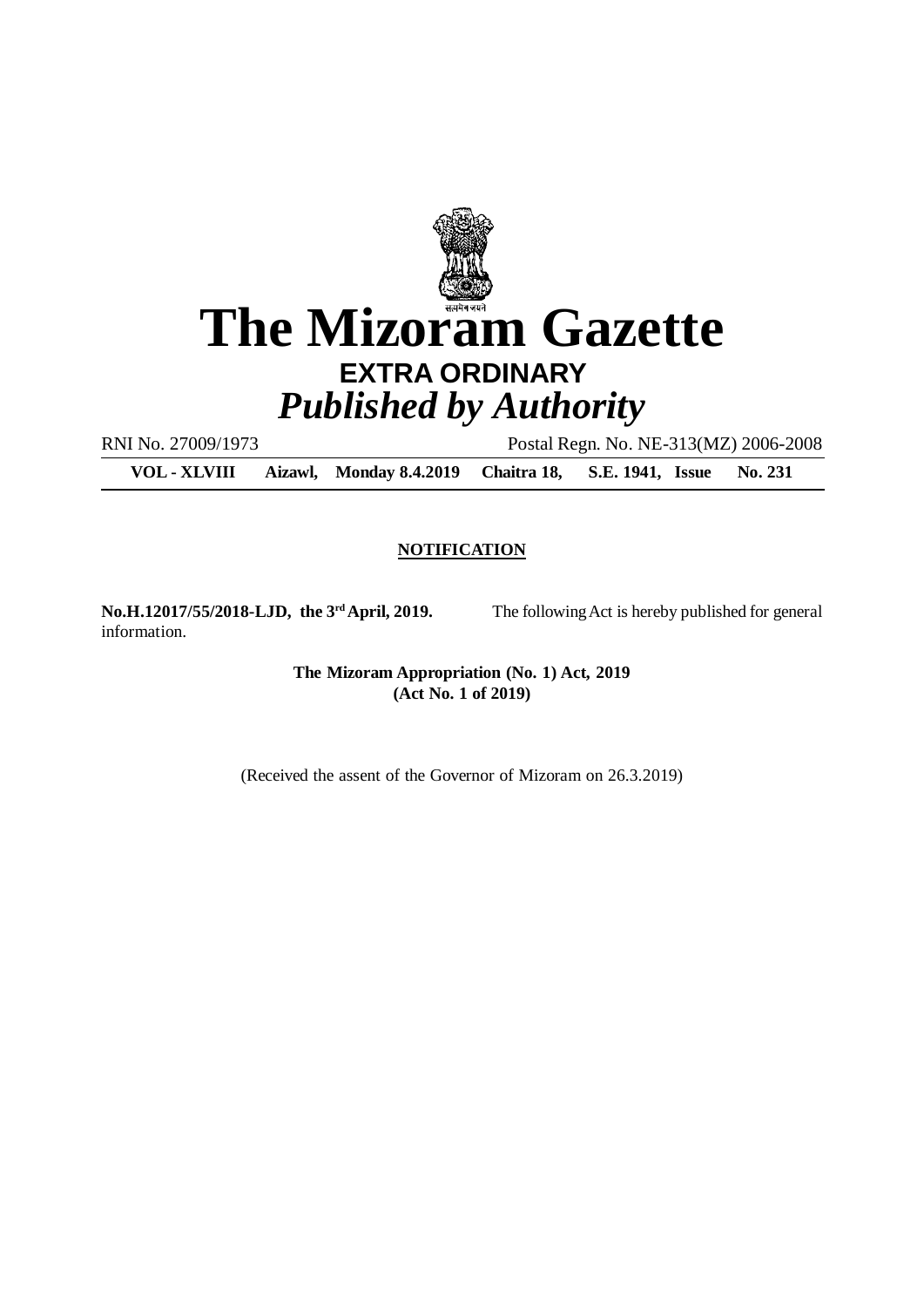#### THE MIZORAM APPROPRIATION (No. 1) ACT, 2019 AN ACT

to authorise payment and appropriation of certain sums from and out of the Consolidated Fund of the State for the services during the Financial Year of 2018-2019.

BE it enacted by the Legislative Assembly of Mizoram in the Seventieth Year of the Republic of India as follows :-

| <b>Short Title</b>                                                                                                                 | 1. | This Act may be called the Mizoram Appropriation (No. 1) Act,<br>2019                                                                                                                                                                                                                                                                                                                                                                                                                                                                   |
|------------------------------------------------------------------------------------------------------------------------------------|----|-----------------------------------------------------------------------------------------------------------------------------------------------------------------------------------------------------------------------------------------------------------------------------------------------------------------------------------------------------------------------------------------------------------------------------------------------------------------------------------------------------------------------------------------|
| Issue of $292655.83$ lakh<br>only out of the Consolidated<br>Fund of the State of<br>Mizoram for the Financial<br>Year, 2018-2019. | 2. | From and out of the Consolidated Fund of the State of Mizoram,<br>there may be paid and applied the sums not exceeding those as speci-<br>fied in column (5) of the Schedule to this Act, amounting, in the<br>aggregate, to the sum of <b>Rupees two thousand nine hundred twenty</b><br>six crore fifty five lakh eighty three thousand only for defraying<br>the several charges which will come in course of payment during<br>the Financial Year, 2018-2019 in respect of the services specified in<br>column (2) of the Schedule. |
| Appropriation                                                                                                                      | 3. | The sums authorised to be paid and applied from and out of the<br>Consolidated Fund of the State of Mizoram by this Act shall be ap-<br>propriated for the services and purposes expressed in the Schedule<br>in relation to the said period.                                                                                                                                                                                                                                                                                           |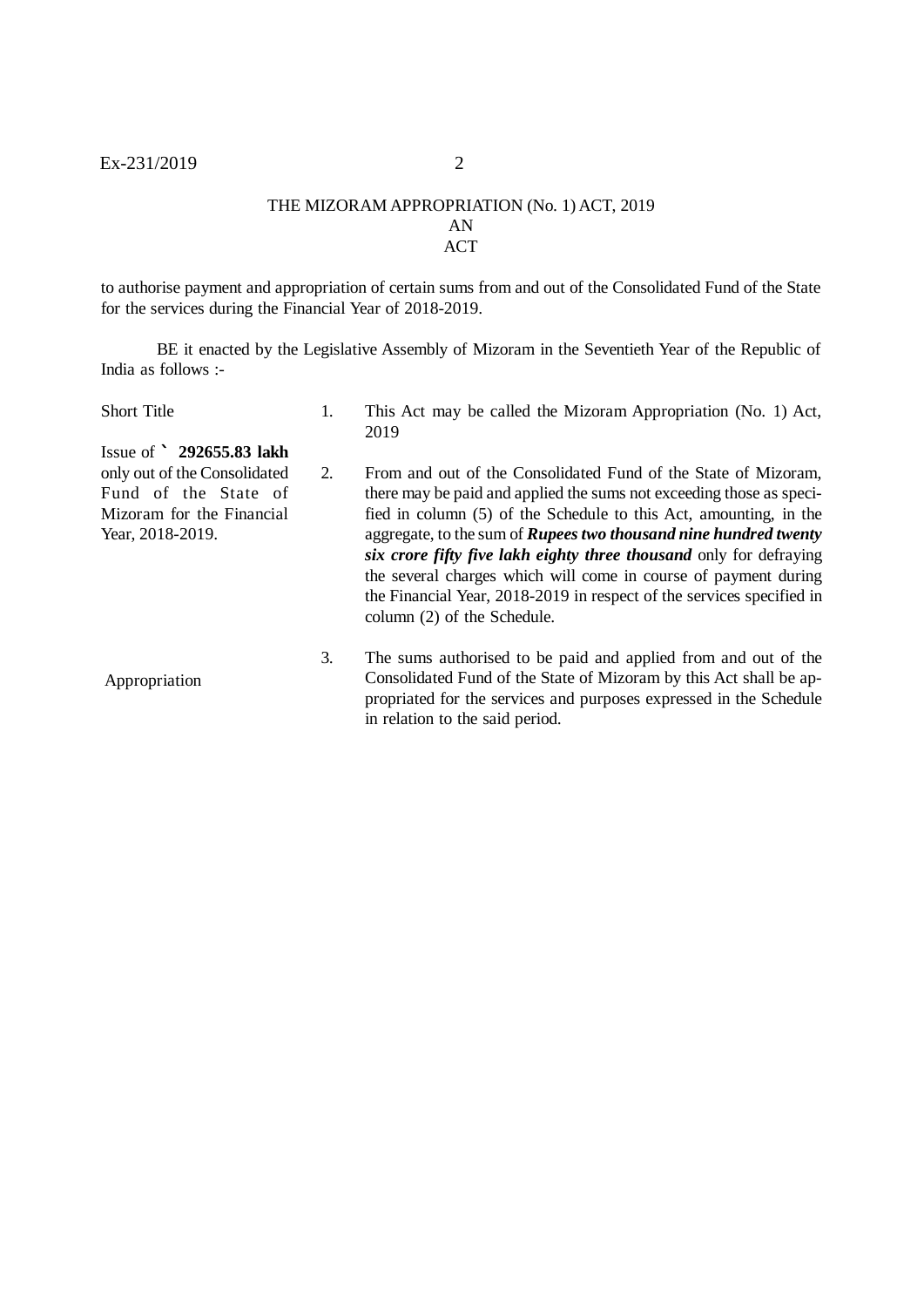# **THE SCHEDULE**

## *[See Sections 2 and 3]*

|                 |                                         |                           |          |              | $\hat{C}$ in lakh) |
|-----------------|-----------------------------------------|---------------------------|----------|--------------|--------------------|
| <b>Demand</b>   | <b>SERVICES AND PURPOSES</b>            | <b>SUMS NOT EXCEEDING</b> |          |              |                    |
| No.             |                                         | <b>Revenue</b>            | Capital  | <b>Total</b> |                    |
| $\mathbf{1}$    | $\overline{2}$                          |                           | 3        | 4            | 5                  |
| $\overline{1}$  | Legislative Assembly                    | Voted                     | 433.36   | 30.00        | 463.36             |
| $\overline{2}$  | Governor                                | Voted                     |          | 10.00        | 10.00              |
|                 |                                         | Charged                   | 362.98   |              | 362.98             |
| 3               | <b>Council of Ministers</b>             | Voted                     | 31.00    | 10.00        | 41.00              |
| $\overline{4}$  | Law & Judicial                          | Voted                     | 825.87   | 70.00        | 895.87             |
|                 |                                         | Charged                   | 511.57   |              | 511.57             |
| $\overline{5}$  | Vigilance                               | Voted                     | 71.61    | 10.00        | 81.61              |
| $\overline{6}$  | Land Revenue & Settlement               | Voted                     | 81.05    | 42.00        | 123.05             |
| $\overline{7}$  | Excise & Narcotics                      | Voted                     | 260.24   | 40.00        | 300.24             |
| 8               | Taxation                                | Voted                     | 224.81   | 383.14       | 607.95             |
| 9               | Finance                                 | Voted                     | 1096.93  | 120.00       | 1216.93            |
| 10              | Mizoram Public Service Commission       | Voted                     |          | 20.00        | 20.00              |
|                 |                                         | Charged                   | 194.50   |              | 194.50             |
| 11              | Secretariat Administration              | Voted                     | 667.02   | 492.00       | 1159.02            |
| $\overline{12}$ | <b>Parliamentary Affairs</b>            | Voted                     | 8.69     |              | 8.69               |
| 13              | Personnel & Administrative Reforms      | Voted                     | 187.66   | 15.00        | 202.66             |
| 14              | Planning & Programme Implementation     | Voted                     | 2520.82  | 105.00       | 2625.82            |
| 15              | <b>General Administration</b>           | Voted                     | 9091.78  | 570.00       | 9661.78            |
| 16              | Home                                    | Voted                     | 10851.70 | 978.90       | 11830.60           |
| 17              | Food, Civil Supplies & Consumer Affairs | Voted                     | 1741.89  | 3985.00      | 5726.89            |
| 18              | Printing & Stationery                   | Voted                     | 240.13   | 30.00        | 270.13             |
| 19              | <b>Local Administration</b>             | Voted                     | 5402.98  | 640.00       | 6042.98            |
| 20              | School Education                        | Voted                     | 16499.65 | 2637.19      | 19136.84           |
| 21              | Higher & Technical Education            | Voted                     | 11901.83 | 436.00       | 12337.83           |
| 22              | Sports & Youth Services                 | Voted                     | 688.80   | 203.03       | 891.83             |
| 23              | Art & Culture                           | Voted                     | 554.71   | 120.00       | 674.71             |
| $\overline{24}$ | Health & Family Welfare                 | Voted                     | 19927.30 | 10001.51     | 29928.81           |
| 25              | Public Health Engineering               | Voted                     | 6613.04  | 12476.68     | 19089.72           |
| 26              | Information & Public Relations          | Voted                     | 398.89   | 180.00       | 578.89             |
| $\overline{27}$ | District Council & Minority Affairs     | Voted                     | 6824.10  | 475.00       | 7299.10            |
| 28              | Labour, Employment, Skill Development   | Voted                     | 1225.81  | 30.00        | 1255.81            |
|                 | & Entrepreneurship                      |                           |          |              |                    |
| 29              | Social Welfare                          | Voted                     | 5266.86  | 3641.80      | 8908.66            |
| $\overline{30}$ | Disaster Management & Rehabilitation    | Voted                     | 4241.09  | 15.00        | 4256.09            |
| $\overline{31}$ | Agriculture                             | Voted                     | 2907.33  | 223.00       | 3130.33            |
| $\overline{32}$ | Horticulture                            | Voted                     | 890.41   | 919.80       | 1810.21            |
| 33              | Land Resources, Soil & Water            | Voted                     | 807.74   | 894.44       | 1702.18            |
|                 | Conservation                            |                           |          |              |                    |
| 34              | Animal Husbandry & Veterinary           | Voted                     | 450.34   | 1321.86      | 1772.20            |
| $\overline{35}$ | Fisheries                               | Voted                     | 765.83   | 15.00        | 780.83             |
| 36              | Environment, Forest & Climate Change    | Voted                     | 5561.83  | 70.00        | 5631.83            |